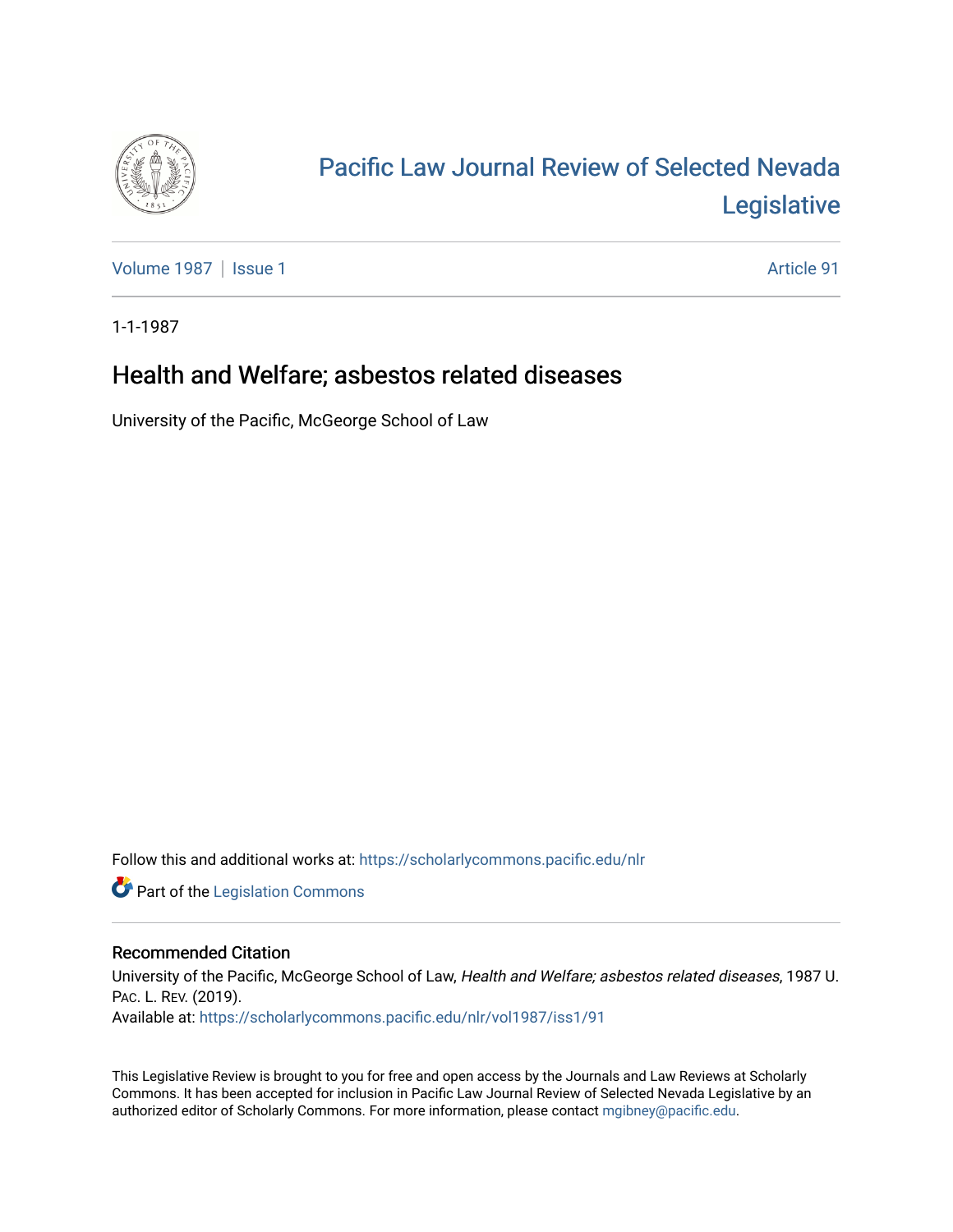### **Health and Welfare; asbestos related diseases**

NEV. REV. STAT. § 617. (new); §§ 616.626, 616.628, 617.020, 617.300, 617.323, 617.325, 617.460, 617.470 (amended). AB 685 (Jeffrey); 1987 STAT. Ch 270

Existing law requires that any claimant<sup>1</sup> with a permanent total disability resulting from an industrial injury or occupational disease be compensated for silicosis and other related disabilities.<sup>2</sup> Chapter 270 expands existing law to require compensation for persons with a total permanent disability due to an asbestos related disease.<sup>3</sup> Furthermore, under Chapter 270, a plant's accident record will not be affected by asbestos related disabilities or death of persons employed for less than one year.<sup>4</sup> Additionally, Chapter 270 establishes a trust fund for pensions in the state treasury. *<sup>5</sup>*

Under prior law, compensation was not permitted unless the injured employee had been exposed to harmful quantities of silicon dioxide dust within ten years of the disablement or death, and had been in employed in the state for not less than three years.<sup>6</sup> Chapter 270

3. 1987 Nev. Stat. ch. 270, sees. 1, 2, at \_ (amending NEv. REv. STAT. §§ 616.626, 616.628). *See id.* sec. 8, at \_\_ (amending NEv. REv) STAT. § 617.460). All claims for compensation for asbestos related diseases must be made to the insurer within one year after the claimant knew, or should have known, the relationship between the disease and the employment or are forever barred. *Id. See id.* An employee who fails to truthfully state information about previous employment is not entitled to compensation for asbestos related dieseases. Further, compensation is payable in the maximum amount of \$14,250 for temporary or permanent disability or death, and the same amount is payable from the trust funds in the state treasury.

See 1987 Nev. Stat. ch. 270, sec. 3, at \_\_ (enacting NEV. REV. STAT. § 617.<sup>1</sup>) (asbestos related diseases include any diseases caused by the inhalation of the fibers of asbestos, interstitial pulmonary fibrosis, mesothelioma and bronchogenic, laryngeal, lymphatic or gastrointestinal carcinoma).

4. 1987 Nev. Stat. ch. 270, sec. 5, at \_\_ (amending NEV. REV. STAT. § 617.300) (an accident record may not be charged for any one case of total disability or death as a result of asbestos related diseases if the case is filed after July I, 1987, and the employee has been exposed to harmful quantities of asbestos fibers for not less than one year of employment).

5. **1987 Nev. Stat. ch. 270, sec. 6, at \_\_ (amending NEV. REV. STAT. § 617.323) (expands** the state treasury to include a trust fund for pensions for asbestos related diseases).

6. 1947 Nev. Stat. ch. 44, sec. 26, at 61 (enacting NEv. REv. STAT. § 617.460) (employee must be covered by either the state industrial insurance system, self-insured employers or those employers 'covered under the provisions of Nevada Revised Statutes sections 616.255 and  $616.256$ ).

*Review of Selected Nevada Legislation* 123

<sup>1.</sup> NEV. REV. STAT. § 616:628 (including widows, widowers, surviving children or surviving parents).

<sup>2.</sup> NEv. REv. STAT. §§ 616.626, 616.628 (amended by 1987 Nev. Stat. ch. 270, sees. 1, 2, 'at\_). '·